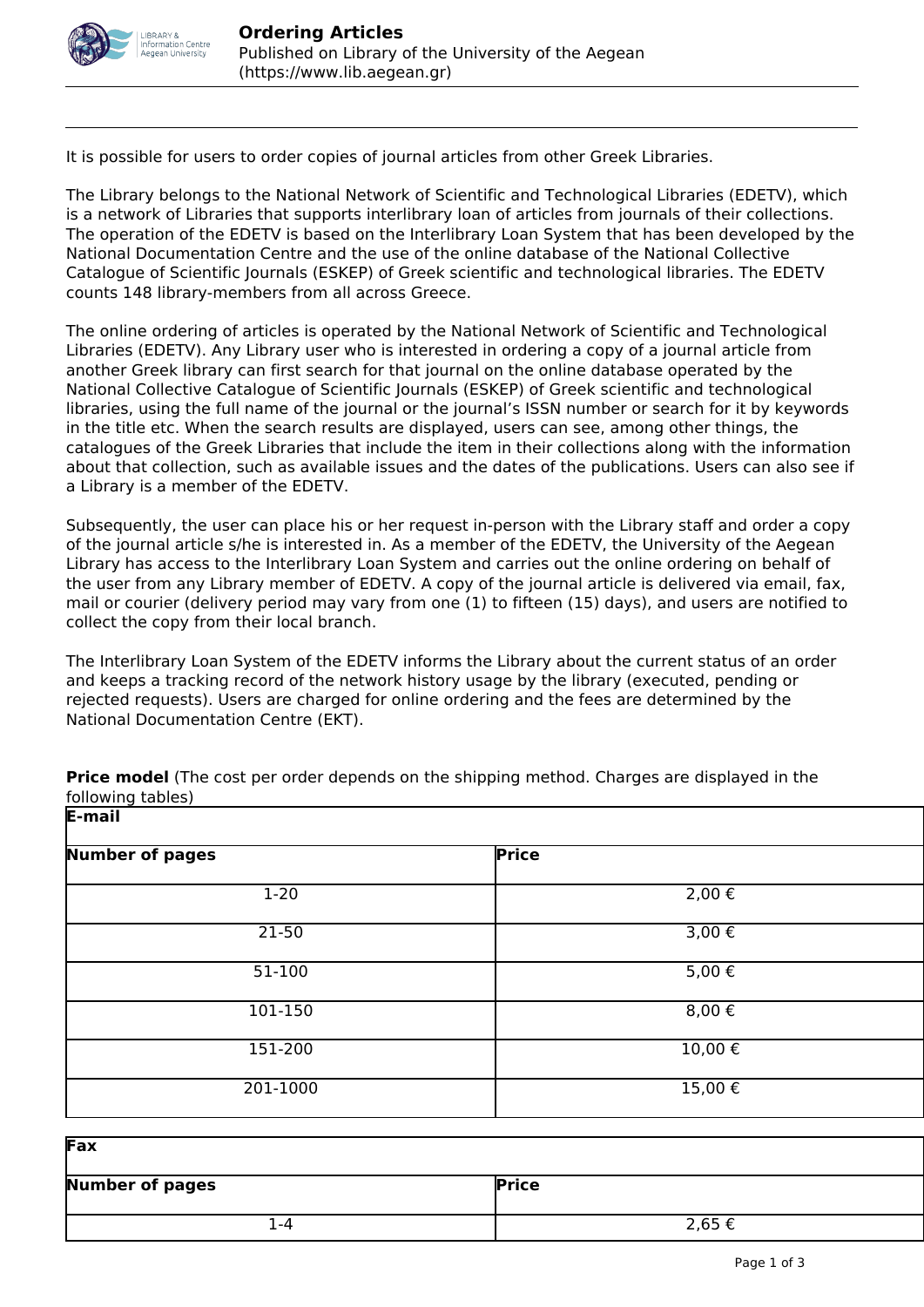

#### **Ordering Articles**

Published on Library of the University of the Aegean (https://www.lib.aegean.gr)

| $5 - 10$ | 3,80 € |
|----------|--------|
| 11-1000  | 5,45€  |

| <b>Post-office</b>     |            |  |
|------------------------|------------|--|
| <b>Number of pages</b> | Price      |  |
| $1-20$                 | $2,00 \in$ |  |
| 21-50                  | 3,00€      |  |
| $51-100$               | $5,00 \in$ |  |
| 101-150                | $8,00 \in$ |  |
| 151-200                | 10,00€     |  |
| 201-1000               | 15,00€     |  |

| <b>Courier</b>         |                 |  |
|------------------------|-----------------|--|
| <b>Number of pages</b> | <b>Price</b>    |  |
| $1-20$                 | $2,00 \in$      |  |
| $21-50$                | $3,00 \in$      |  |
| $51 - 100$             | $5,00 \in$      |  |
| 101-150                | 8,00 $\epsilon$ |  |
| 151-200                | $10,00 \in$     |  |
| 201-1000               | 15,00€          |  |



[Access to National Collective Catalog of Scientific Journals \(ESKEP\)](http://eskep.ekt.gr/eskep/journal/search) [2]

## **Library:**